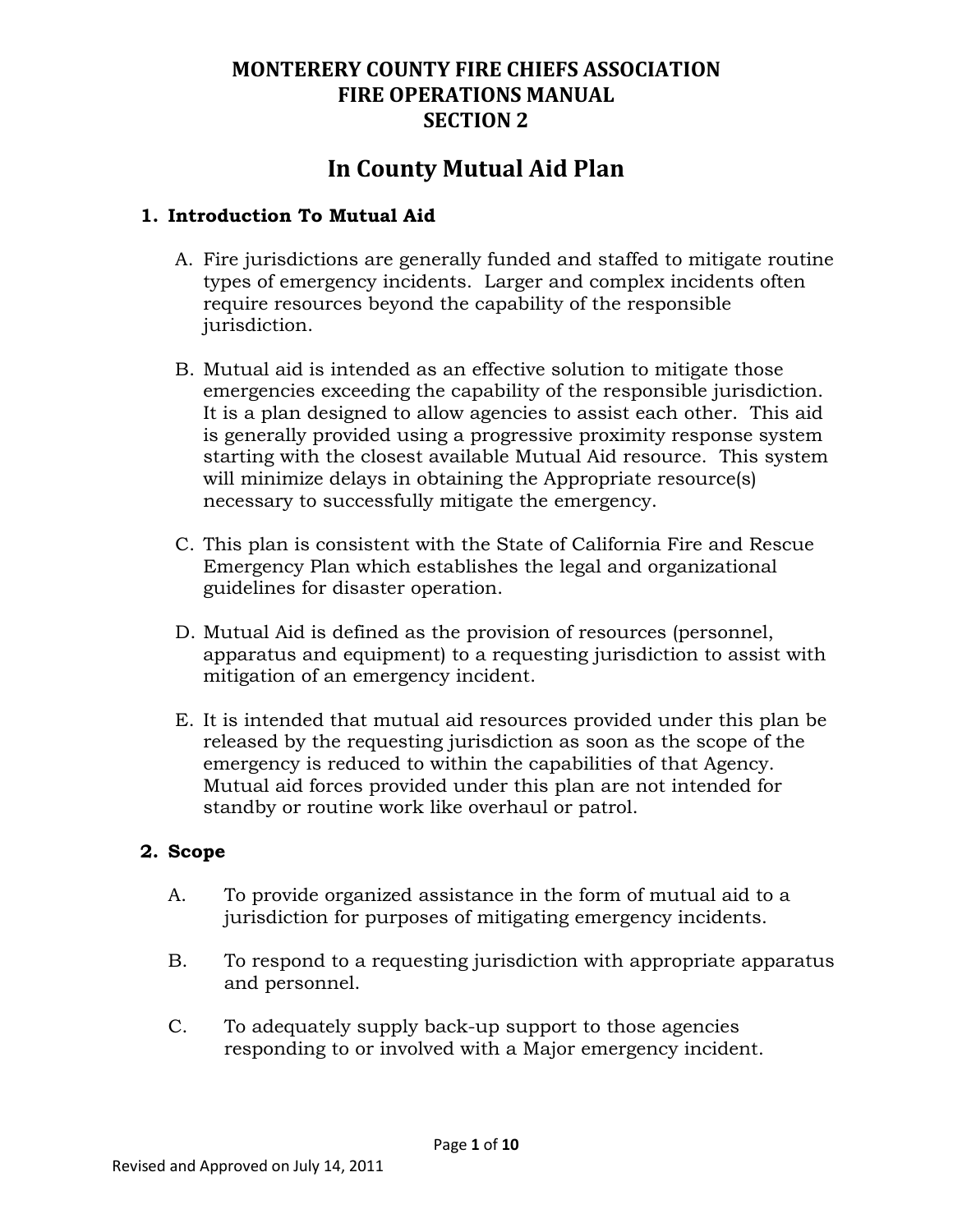- D. To unify Monterey County's fire protection agencies under an organized system of mutual Aid.
- E. To adopt the Incident Command System (ICS) of emergency management in Monterey County in order to efficiently interface with the State Fire and Rescue Emergency Plan.

### **3. Participation**

- A. Participation in this plan by Monterey County fire protection agencies is voluntary and will be established by two methods:
	- I. Those agencies that have signed the State of California Master Mutual Aid Agreement are technically authorized to participate in this plan.
	- II. Those agencies unable to achieve jurisdictional agreement to the State Master Mutual Aid Agreement may use a resolution form of agreement (see Appendix A). The State of California Master Mutual Aid Agreement and a sample resolution may be obtained from the Operational Area Fire and Rescue Coordinator.
- B. Participation in the State Master Mutual Aid Agreement is extremely important. Each agency having responsibility for emergency preparedness should make every effort to sign as no one jurisdiction can mitigate all emergency incidents without mutual aid.
- C. Regardless of any agreement to participate, all fire agencies should review and understand this plan.

### **4. Operational Procedures**

- A. Organizational Management
	- I. Local Jurisdiction authority responsible for the area in which an emergency Incident occurs.
	- II. Operational Area Fire and Rescue Coordinator a Fire Chief elected by the County Fire Chiefs, responsible to account for and monitor mutual aid assistance as identified in this plan from any fire jurisdiction in Monterey County. This person is the Operational Area Fire and Rescue Coordinator, within the O.E.S. System. The short title for this position is the Area Fire Coordinator.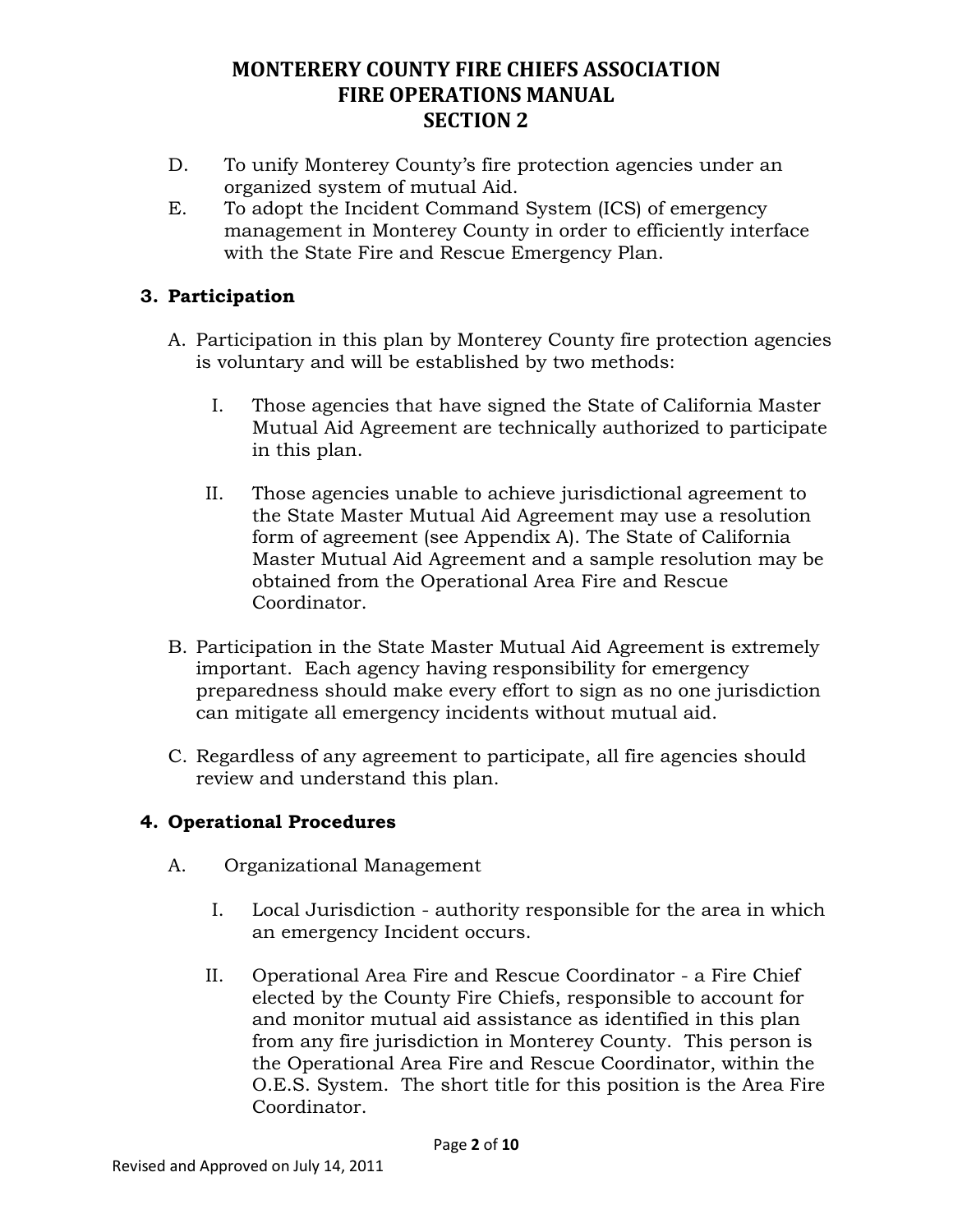- III. Alternate Operational Area Fire and Rescue Coordinator(s) a chief officer(s) elected by the County Fire Chiefs to act as an alternate for the Area Fire Coordinator when absent during an emergency.
- IV. Incident Commander an officer representing the local jurisdiction who has delegated authority to make decisions, allocate resources, and expend funds relating to the mitigation of emergency incidents.
	- a) Single jurisdiction incident: Incident command shall be the responsibility of the jurisdictional agency unless otherwise delegated.
	- b) Single jurisdiction incident, multi-agency resources: Incident command shall be the responsibility of the jurisdictional agency unless otherwise delegated. Additional overhead positions may be filled by personnel from other agencies at the option of the Incident Commander.
	- c) Multi-jurisdictional incident, multi-agency resources: Each jurisdiction shall provide a representative with delegated authority to participate in a unified command structure consistent with ICS, SEMS, and NIMS.

### **5. Mutual Aid Proximity Matrix**

- A. This plan shall be implemented within Monterey County and the adjoining operational areas using the mutual aid matrices identified in Chapter 4.
- B. The mutual aid matrix is designed to allow use of the closest available resources first. Each agency is provided access to single resources and/or strike teams of Type I engines, Type III engines, water tenders, aerial apparatus, and overhead positions. In Monterey County Type II engines may respond on a Type I request.
- C. An agency needing assistance may requests mutual aid in the form off single resources or strike teams. Task forces can be assembled at the scene utilizing single resources that were requested.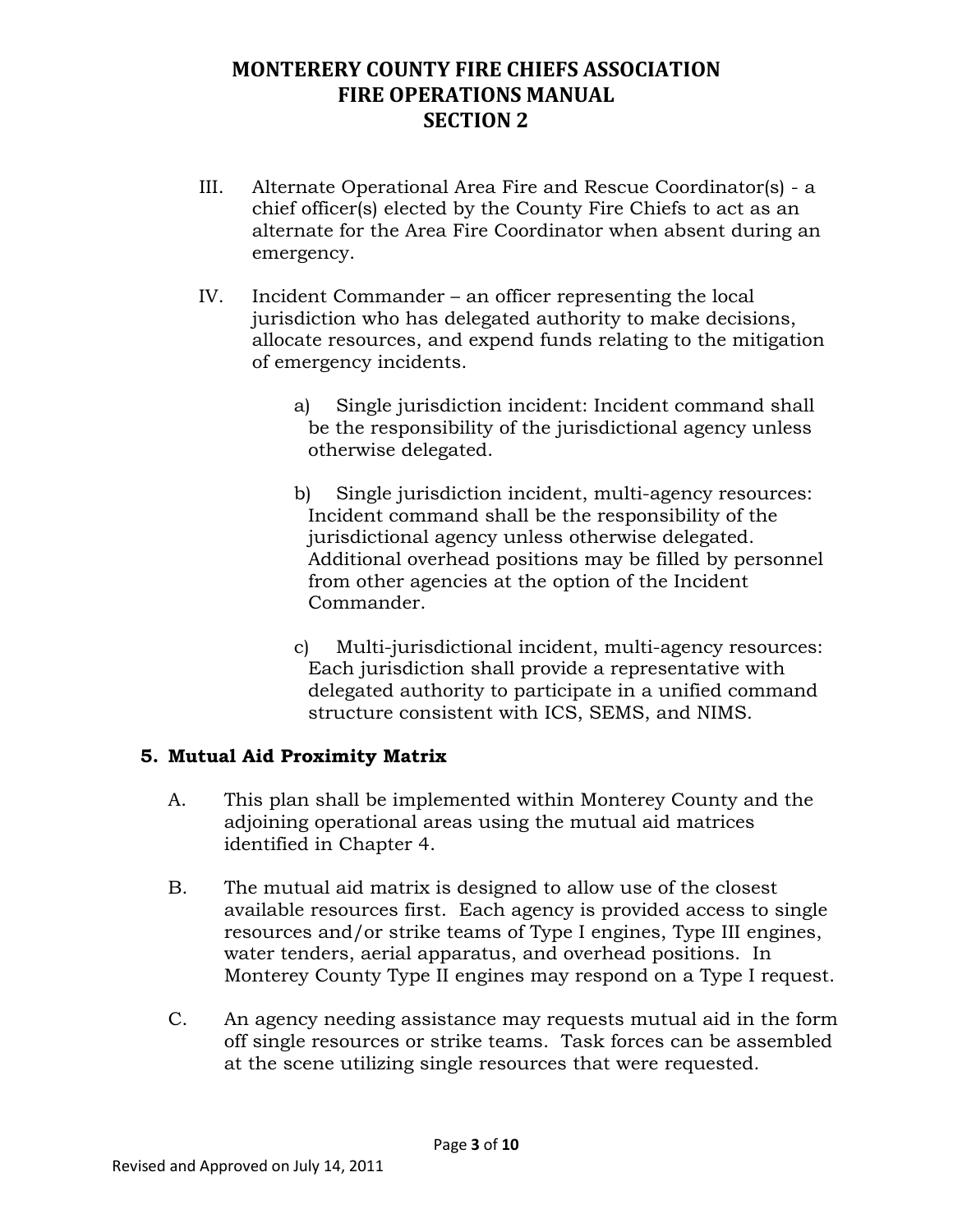- D. Mutual aid is requested by advising the Communications Center off your agency proximity matrix (if you use multiple zones) and the TYPE and AMOUNT of resources requested i.e., two Type III engines or one Type I strike team.
- E. Some agencies are able to commit multiple resources of different types after the initial dispatch is made. For example, North County can commit a Type I or Type III with the initial dispatch and then be able to commit additional resources after their reserve engines are staffed.
- F. Each strike team will consist off five engines and a strike team leader. The agency providing the strike team leader is indicated with an  $*$  (asterisk) in the corresponding ST column for the TYPE of strike team.
- G. All requested resources shall acknowledge, accept or deny the dispatch page within (2) minutes or the next available resource will be dispatched by the appropriate Communications Center. For Emergency Incident response, resources should be responding within five (5) minutes, non-emergency response should be as soon as possible.
- H. When an agency has had to deny the original requests and now becomes available, they shall notify Fire Comm off their availability for any secondary assignment or for the primary assignment if closer than another responding unit.
- I. When resources requested exceeds five single resources or one strike team, the Operational Area Fire and Rescue Coordinator will be notified by the appropriate Communications Center, and the Communications Center Liaison Officer activated.

### **6. Overhead Positions**

- A. The responsible Communications Center will contact overhead personnel as requested by the Incident Commander. Normally only one member should be depleted from any one agency.
- B. It should be noted that the responding personnel are from the closest available agencies to the emergency.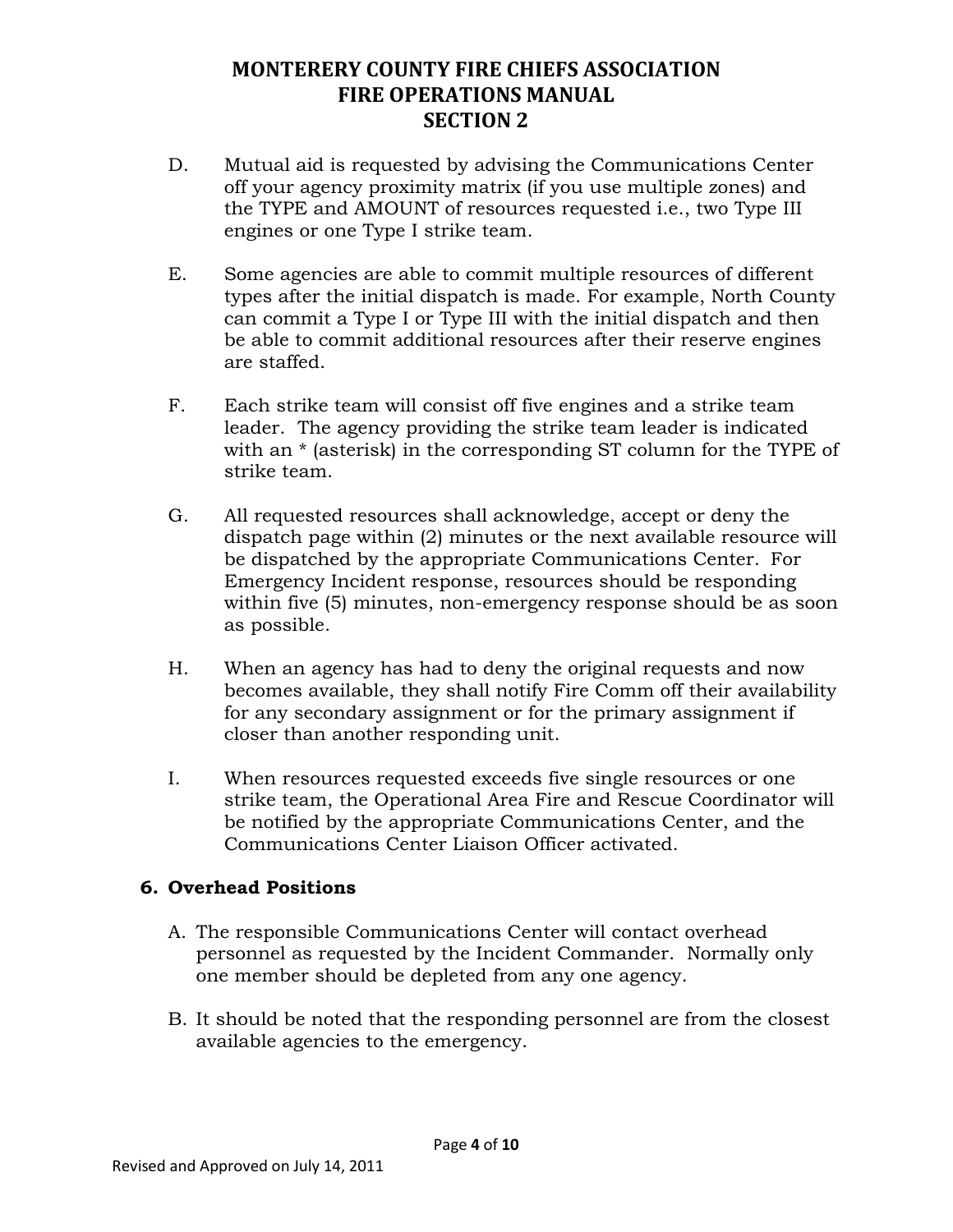- C. The Communications Center should phone the department and request the overhead person by job assignment (i.e., one Operations Chief or one Information Officer, etc.)
- D. The overhead team member will respond by separate vehicle with appropriate communications capabilities for use as transportation and assigned duties.

### **7. The Operational Area Fire and Rescue Coordinator**

- A. Is elected consistent with California Governors' Office of Emergency Services Policy relating to selection off local Operational Area Fire and Rescue Coordinators.. The alternates are also elected consisted with this policy. These positions shall be members off the Operations Committee which meets monthly. Operational Area Fire and Rescue Coordinator or alternates shall have a standing seat on the Operations Committee.
- B. In cooperation with the Operations Committee,, the Operational Area Fire and Rescue Coordinator will:
	- I. Ensure that Operational Area Fire and Rescue Dispatch Centers are organized, staffed, and equipped in accordance with the principles enumerated in the "California Fire Service and Rescue Emergency Mutual Aid Plan."
	- II. Submit to the Regional Fire and Rescue Coordinator the names of individuals to serve as the alternates at Operational Area Fire and Rescue Dispatch Centers.
	- III. Aid and encourage the development of uniform fire and rescue operational plans within the area.
	- IV. Aid and encourage the development of county wide fire and rescue communication nets operating on the approved fire frequency for the County. The communication net should tie the communication facilities of the County to the Operational Area Fire and Rescue Dispatch Center and alternate dispatch centers.
	- V. Maintain an up-to-date inventory system on fire and rescue apparatus and personnel within the area for use in dispatching. Compile and forward this information to the respective Regional Fire and Rescue Coordinator annually.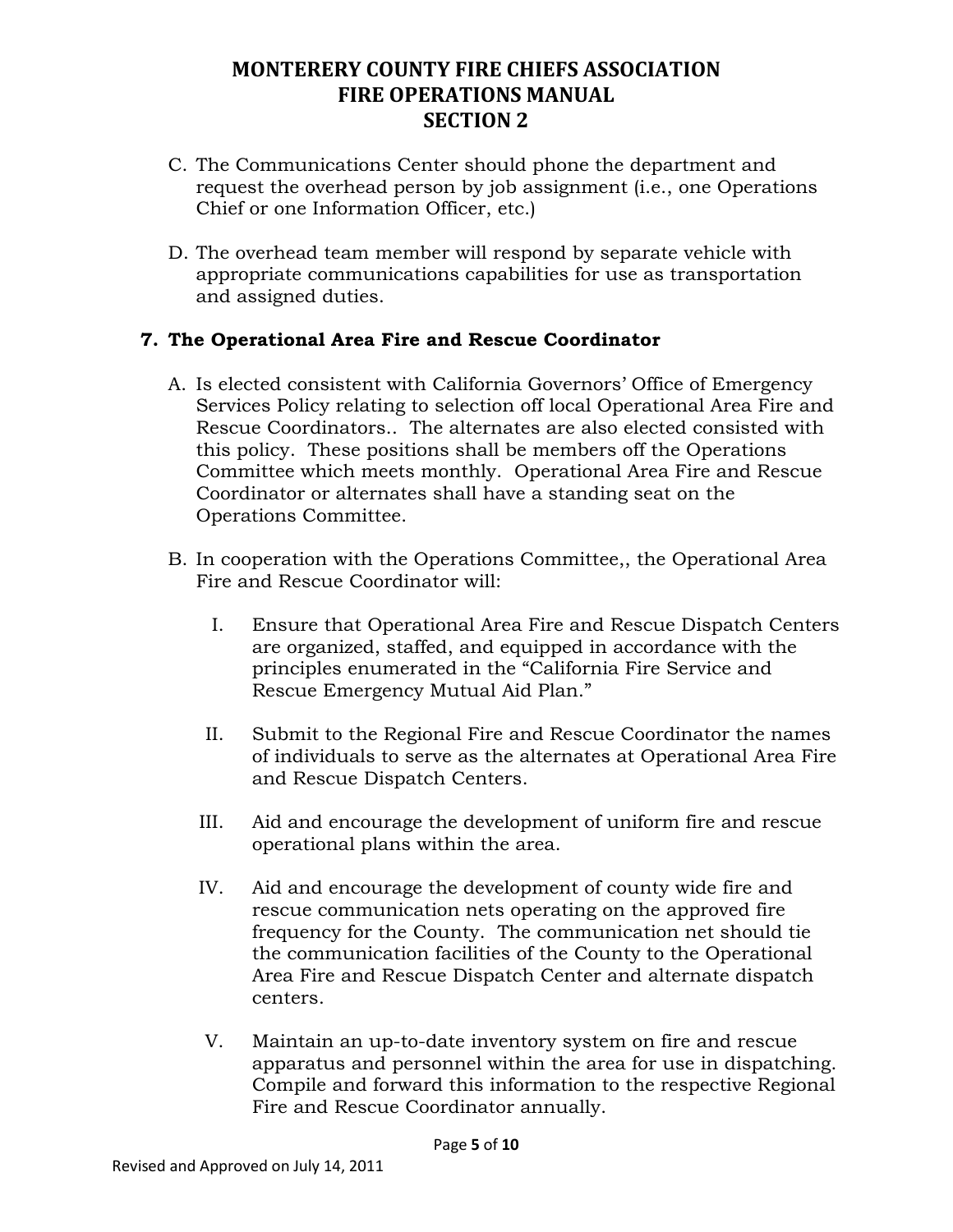- VI. Develop a dispatching procedure for all state-owned OES fire apparatus, rescue trucks, and communication vehicles assigned within the area.
- VII. Provide fire and rescue coordination to the OES operational area disaster preparedness official.
- VIII. Be responsible to aid and assist local,, region and state officials in planning, requesting, and utilizing mobilization centers as needed for staging strike teams and personnel where appropriate.
	- IX. Will conduct an annual Strike Team Leader and Assistant Strike Team Leader refresher training session
- C. During a "State of War Emergency", the Operational Area Fire and Rescue Coordinator shall report to the Operational Area Emergency Operations Center to serve on the staff of the Monterey County Emergency Services Director/Monterey County Operational Area Director, as assigned. An authorized representative may serve on this staff in place of the Operational Area Fire and Rescue Coordinator, if necessary.
- D. During a "State of Emergency" declared by the Governor, or as may be necessary, the Operational Area Fire and Rescue Coordinator shall report to the Operational Area Emergency Operations Center or such other location as directed by the Regional Fire and Rescue Coordinator. If necessary, an authorized representative may assume this duty. He will serve as staff to the Monterey County Emergency Services Director/Monterey County Operational Area Director, as assigned.
- E. The Operational Area Fire and Rescue Coordinator will be responsible for coordinating all OES and/or local fire and rescue resources within the operational area on major mutual aid operations, in accordance with established plans and:
	- I. Will keep the Regional Fire and Rescue Coordinator informed of all operations.
	- II. Upon notification of the need for a non-pre-determined resource(s), determines the resource(s) from that operational area which can provide the most timely assistance, and initiates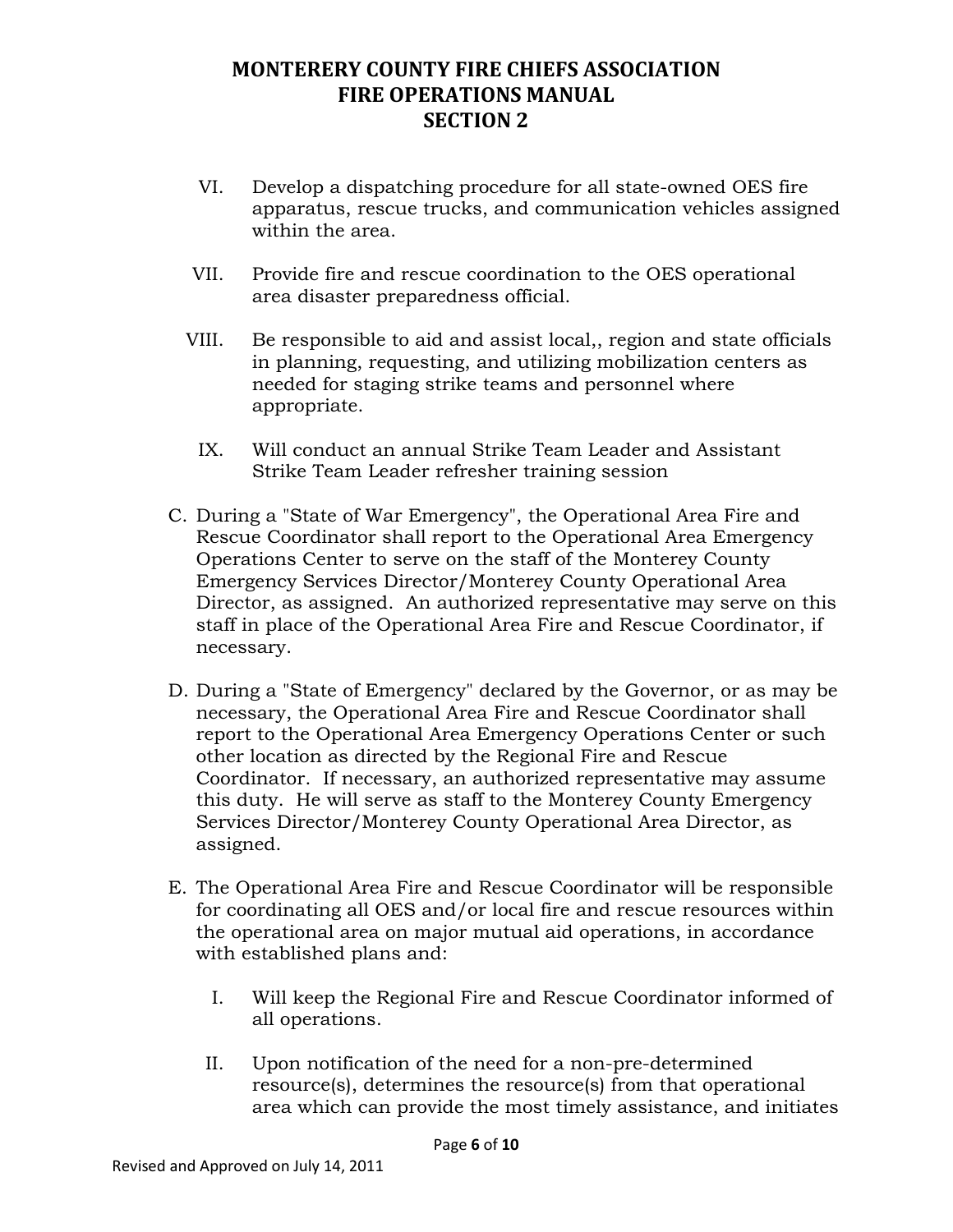appropriate response thereof. Determines if the most timely assistance is from one adjacent operational area and if so, request assistance from the Operational Area Fire and Rescue Coordinator not to exceed five engine companies or individual resources, and notifies the Regional Fire and Rescue Coordinator of this action. When resources are needed from more than one adjacent area, either for timely response or when the need is beyond operational area capability, the request must be made to Region.

- III. Determines approximate time commitment and justification of resources issued to local agency,, and the length of time it will utilize these resources. Periodically evaluate the justification and commitment to the local agency of these resources, and notify the Region.
- IV. Will advise the requesting jurisdiction of the origin of resources responding to the request for assistance.
- V. Will notify and advise the Regional Fire and Rescue Coordinator, in a timely manner, of the need to establish mobilization centers and/or staging areas.
- F. The Operational Area Fire and Rescue Coordinator is not responsible for any direct fire or other emergency operations except those which occur within the jurisdiction of their own department, agency, etc. The local official in whose jurisdiction the emergency exists shall remain in full charge of all fire and rescue resources, staffing, and equipment furnished for mutual aid operations.

### **8. Procedures to Provide Aid**

- A. The responding agency is to provide the resources requested with a minimum of three firefighting personnel, one being an officer, who may be in an acting capacity.
- B. The responding agency must obtain the radio frequency for communications, the location to respond to and the person to contact at the incident.

### **9. Incident Commander Responsibilities**

A. The local Incident Commander responsible for the jurisdiction in which the emergency occurs will command and utilize their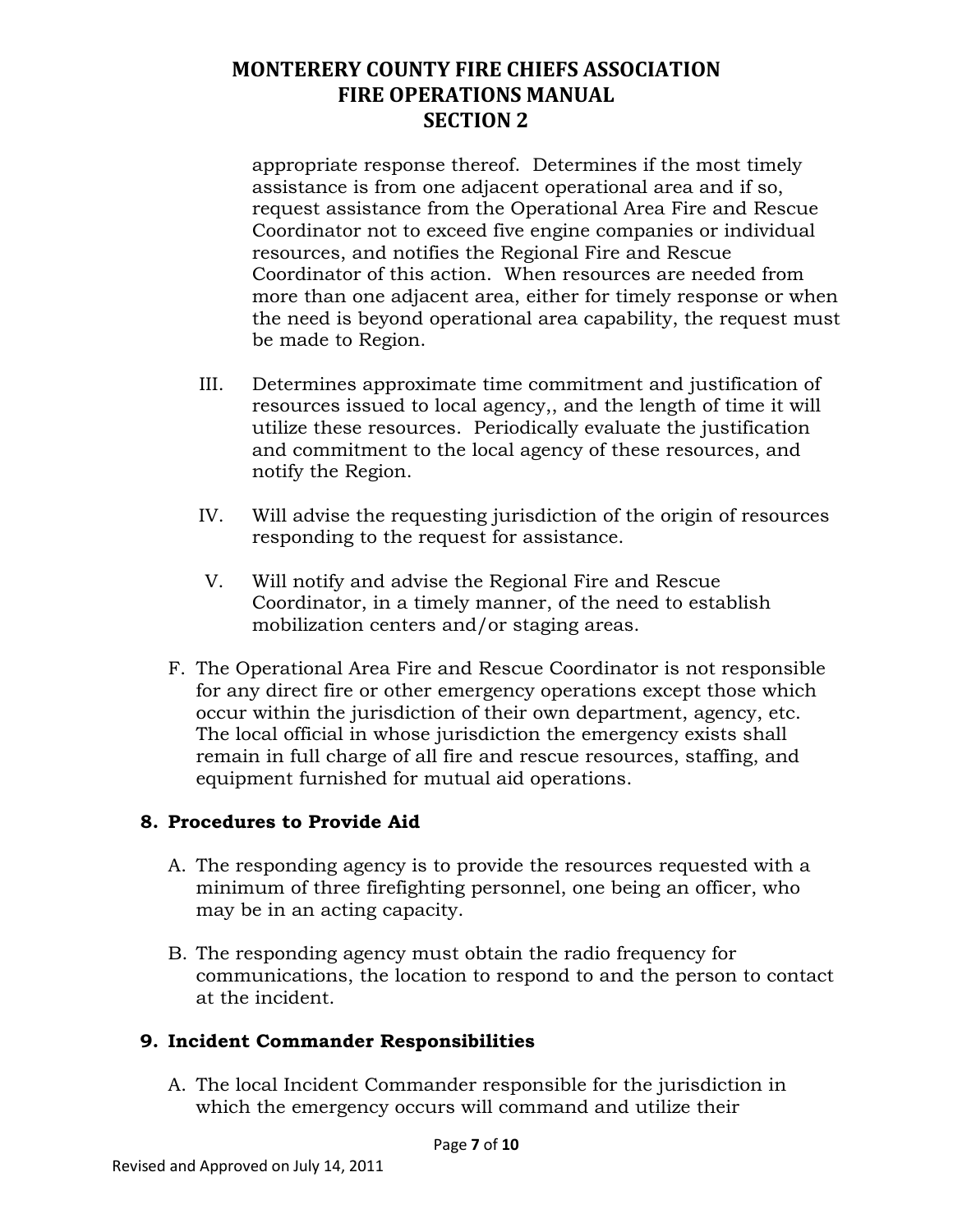equipment and personnel to the greatest extent possible, before requesting mutual aid.

- B. The Incident Commander will identify the following information:
	- I. -Agency Requesting Assistance
	- II. -Type of Incident
	- III. -Name of Incident
	- IV. -Location of Command Post
	- V. -Location of Staging Area, including Thomas Guide Coordinates
	- VI. -Command and Tactical Frequencies
	- VII. -Amount and Type of Resources being Requested.
- C. The local Incident Commander shall request resource needs beyond the mutual aid matrix through County Communications who will contact the Area Fire Coordinator.
- D. The requesting Incident Commander will inform County Communications of other types of equipment desired. Section 8 identifies the type of equipment available. These requests would normally be in single increments.
- E. The Incident Commander will release mutual aid units as soon as practical after the emergency is stabilized.

### **10. Fees and Charges**

- A. No fees or charges will be assessed for mutual aid provided under this plan, except:
	- I. Mutual Aid provided to the California Department of Forestry and Fire Protection (CDF) within the San Benito-Monterey Unit shall be reimbursed consistent with the current California Fire Assistance Agreement.
	- II. No agency shall be reimbursed by CDF for any services provided within their own jurisdiction.
- B. The responsible jurisdiction shall provide fuel, oil and food as may be needed to support mutual aid resources at the incident scene or staging area.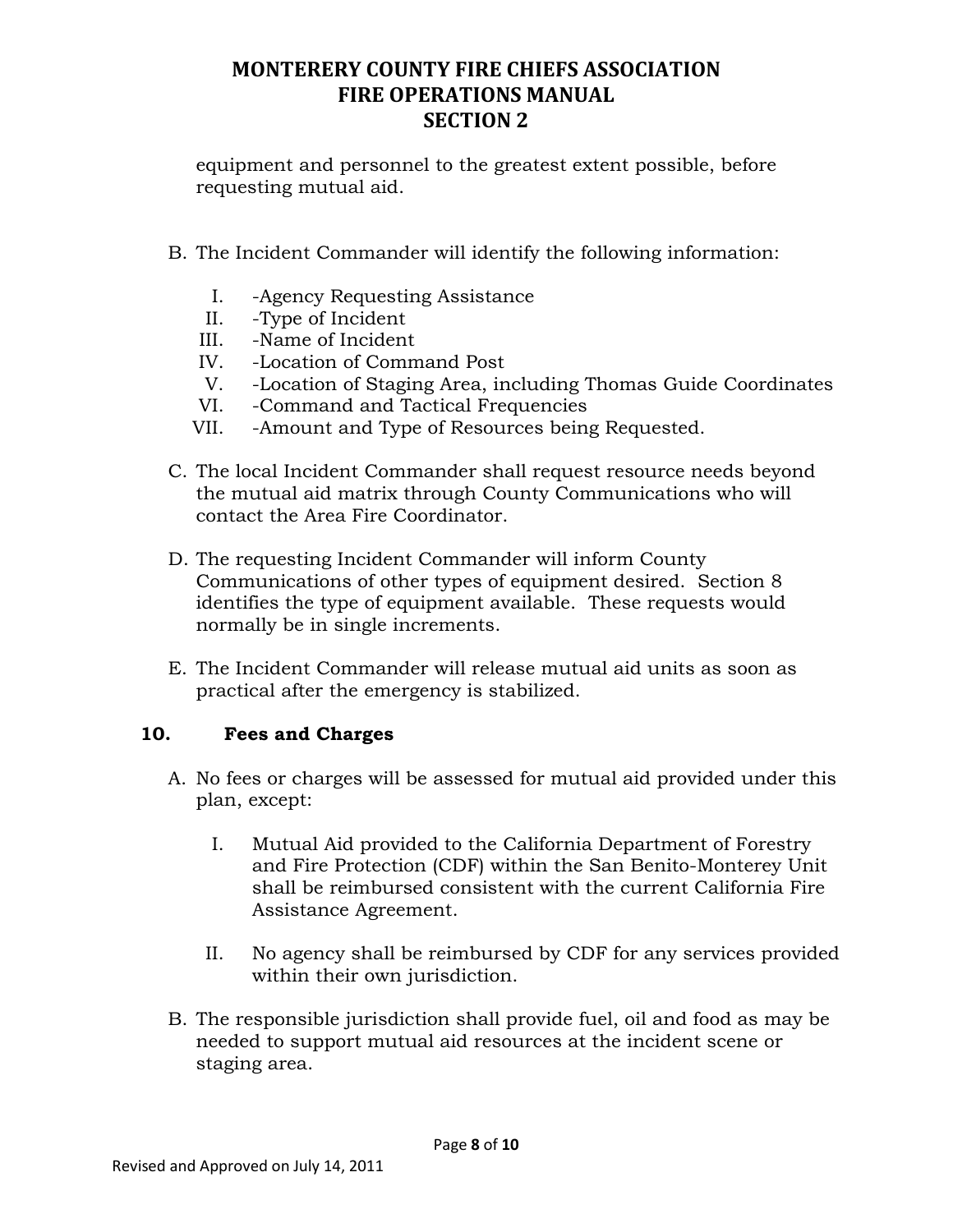C. The responsible jurisdiction will not be obligated for the cost of any fuel, oil or food not ordered by itself, unless such obligation is provided for in a written agreement outside the scope of this plan.

### **11. Incident Command System (ICS)**

- A. The Incident Command System is a national plan for uniform management of emergency incidents. While it was designed for control of large emergency incidents utilizing multiagency resources, it is adaptable to smaller incidents within a single jurisdiction.
- B. This system will be the required method of management under this plan.

#### **12. Strike Team and Task Force Identifying System**

- A. Strike Teams will be identified using the State OES Resource Designation System. The first Strike Team assigned to an incident will use Strike Team 2175 A (Type I engines) or C (Type III engines). Additional Strike Teams will use the identifiers 2176, 2177, etc.
- B. Task Forces can be identified in two ways. Agency Formed Task Forces and Incident Formed Task Forces.
	- I. Agency formed Task Forces are identified using the name of the agency and a sequential numbering of the Task Forces, i.e., North County Task Force 1.
	- II. Incident formed Task Forces are identified using the name of the incident and a sequential numbering of the Task Forces,, i.e., Laureles Task Force 1.
- C. Task Force identifiers are assigned at the incident by RESTAT (Planning) or the Incident Commander.

### **13. Strike Team Leader/Force Leader Responsibilities**

A. Strike Team and Task Force Leaders will respond in separate vehicles with the appropriate communications capabilities. A 4X4 vehicle is required for Strike Team Leaders of a Type III Engine Strike Team.